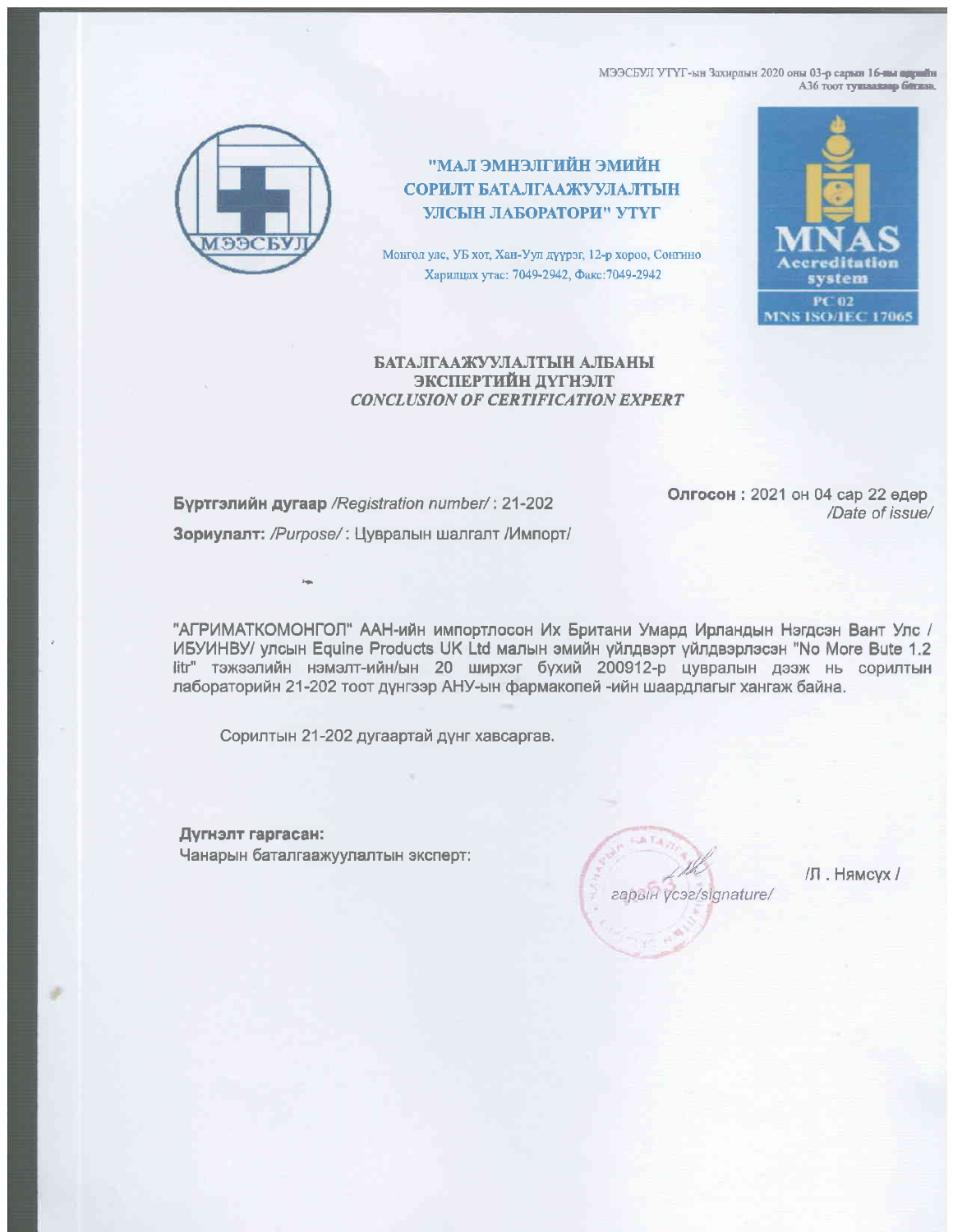МЭЭСБУЛ УТҮГ-ын Захирлын 2020 оны 03-р сарын 16-ны өдрийн А/36 тоот туплаалаар батлав. Маятт Ne11/01



## ИЙИИЕ НЙНТІЕНМЕ ІЛАМ" СОРИЛТ БАТАЛГААЖУУЛАЛТЫН УЛСЫН ЛАБОРАТОРИ" УТҮГ

Монгол улс, УБ хот, Хан-Уул дүүрэг, 12-р хороо, Сонгино Харилцах утас: 7049-2942, Факс: 7049-2942



## СОРИЛТЫН ДҮН **CERTIFICATE OF ANALYSIS**

Бүртгэлийн дугаар /Registration number/: 21-202

Шинжилгээ хийлгэх хүсэлт гаргасан газрын нэр: АГРИМАТКОМОНГОЛ The name of customer's request for analysis/

| Дээжийн тодорхойлолт /Sample description/ |                               |                                    |                                                                   |                                 |                                                    |  |  |  |
|-------------------------------------------|-------------------------------|------------------------------------|-------------------------------------------------------------------|---------------------------------|----------------------------------------------------|--|--|--|
| -color<br>Дэзжийн дугаар<br>Sample number | Дээжийн нэр<br>Name of sample | Цувралын<br>дугаар<br>Batch number | Үйлдвэрлэсэн<br>улс<br>The country of<br>original<br>manufacturer | Хүчинтэй хугацаа<br>Expire date | Дээжийн тоо<br>хэмжээ<br>Quantity of the<br>sample |  |  |  |
| 202                                       | in.<br>No More Bute 1.2 litr  | $200912-p$                         | Их Британи<br>Умард<br>Ирландын<br>Нэгдсэн Вант<br>Улс /ИБУИНВУ/  | $2020/09/01 =$<br>2022/09/01    | 1 ширхэг                                           |  |  |  |

| Хулээн авсан огноо     | Шинжилгээ дууссан огноо | Хэвлэсэн огноо              |
|------------------------|-------------------------|-----------------------------|
| Date of receipt        | Date of test completion | Date of issue of the report |
| 2021 он 04 сар 09 өдөр | 2021 он 04 сар 21 өдөр  | 2021 он 04 сар 22 өдөр      |

| Дээжийн<br>дугаар<br>Sample<br>number | Шинжилгээний аргын<br>стандарт<br>Method of analysis | Шинжилсэн үзүүлэлтийн нэр,<br><b>ХЭМЖИХ НЭГЖ</b><br>Test parameter, unit | Шаардлага<br>Test specification, unit | Шинжилгээний<br>дун<br>Test results |
|---------------------------------------|------------------------------------------------------|--------------------------------------------------------------------------|---------------------------------------|-------------------------------------|
| 202                                   | АНУ-ын фармакопей-No<br>More Bute                    | Гадаад байдал                                                            | Өтгөвтөр шингэн                       | Өтгөвтөр<br>ШИНГЭН                  |
|                                       | АНУ-ын фармакопей-No<br>More Bute                    | Өнгө                                                                     | Улаан, улбар шар                      | Улбар шар<br>өнгөтэй                |
|                                       | АНУ-ын фармакопей-No<br>More Bute                    | Үнсжилт,%                                                                | $< 0.1\%$                             | 0.1                                 |
|                                       | АНУ-ын фармакопей-No<br>More Bute                    | Чийг.%                                                                   | 21.2%                                 | 6.8                                 |
|                                       | АНУ-ын фармакопей-No<br>More Bute                    | Хорон чанар                                                              | MNS 51:93 шаардлагад<br>нийцнэ        | Хорон чанаргүй                      |

Санал тайлбар:

Opinions and interpretation

Шинжилгээ гүйцэтгэсэн:

шалгагч:

плалгагч /химич/:

д. Чишорузев<br>гарын үсэг/signature/<br>Л. Далиун

/Э.Чимэдцэеэ /

/Л.Халиун/